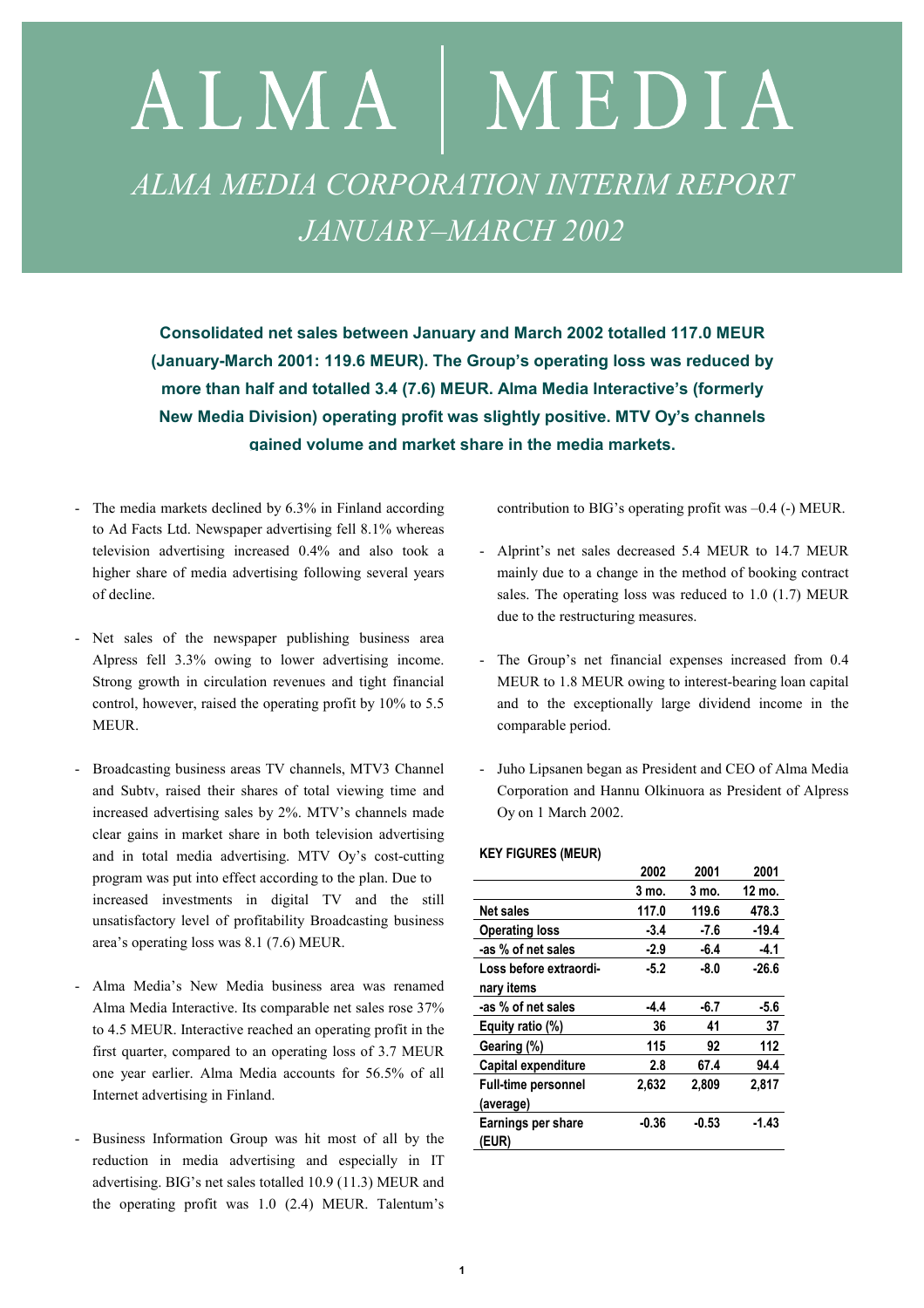# **MARKET CONDITIONS**

Media advertising expenditure in Finland fell 6.3% between January and March, compared to the same period last year, according to Ad Facts Ltd. The electronic media gained market share as television rose 0.4% and radio 10.5%. Newspaper advertising decreased 8.1% and magazine advertising declined 7.2%.

Further consolidation was apparent through mergers and bankruptcies in online media and Internet services.

Newsprint prices are now on average at the same level as in the first quarter of 2001 and prices of coated grades are approx. 5% lower.

# **BUSINESS AREAS NET SALES BY BUSINESS AREA (MEUR)**

|                     | 2002   | 2001    | 2001    |
|---------------------|--------|---------|---------|
|                     | 3 mo.  | 3 mo.   | 12 mo.  |
| <b>Alpress</b>      | 49.7   | 51.4    | 207.9   |
| BIG                 | 10.9   | 11.3    | 44.0    |
| <b>Broadcasting</b> | 40.9   | 39.7    | 162.6   |
| <b>Interactive</b>  | 4.5    | 4.1     | 15.7    |
| <b>Alprint</b>      | 14.7   | 20.1    | 73.1    |
| Parent company      | 3.8    | 4.0     | 16.3    |
| Intragroup sales    | $-7.5$ | $-11.0$ | $-41.3$ |
| Total               | 117.0  | 119.6   | 478.3   |
|                     |        |         |         |

**OPERATING PROFIT / LOSS BY BUSINESS AREA (MEUR)** 

|                      | 2002   | 2001   | 2001    |
|----------------------|--------|--------|---------|
|                      | 3 mo.  | 3 mo.  | 12 mo.  |
| <b>Alpress</b>       | 5.5    | 5.0    | 22.6    |
| BIG                  | 1.0    | 2.4    | 4.9     |
| <b>Broadcasting</b>  | -8.1   | -7.8   | $-23.4$ |
| <b>Interactive</b>   | $+0.0$ | $-3.7$ | $-14.3$ |
| <b>Alprint</b>       | -1.0   | -1.7   | $-7.2$  |
| Parent company       | -1.3   | $-3.1$ | $-2.7$  |
| <b>Group entries</b> | 0.5    | 1.3    | 0.7     |
| Total                | $-3.4$ | -7.6   | $-19.4$ |

#### **Alpress**

Alpress is the Alma Media business area responsible for newspaper publishing and printing. Alpress publishes the national newspaper Iltalehti, the provincial newspapers Aamulehti, Satakunnan Kansa, Lapin Kansa, Pohjolan Sanomat and Kainuun Sanomat, all of which appear seven days a week, and more than 20 local and town papers.

The advertising revenues of Finland's daily (4-7 days/week) newspapers decreased 8.9% during the first quarter while the decrease for all newspapers was 8.1%. Alpress's advertising revenues fell by 6.2% on average. The differences between individual newspapers were large. Aamulehti's advertising revenue declined 10% whereas Iltalehti's and Lapin Kansa's advertising revenue, for example, remained at last year's level.

Alpress's first-quarter net sales totalled 49.7 (51.4) MEUR.

This included 42% (43%) from sales of advertising space, 48% (44%) from circulation sales and 10% (13%) from other sales, the latter mainly comprising printing work for outside customers and sales of editorial content. The drop in net sales resulted from a reduction in advertising sales and external printing contracts. Alpress's circulation revenues increased 4.9%. Iltalehti's circulation rose more than 2% and the paper increased its share of the afternoon newspaper market.

Alpress's operating profit grew 10% to 5.5 (5.0) MEUR. The main reasons for the improvement were Iltalehti's strong circulation growth and an overall increase in circulation revenue, as well as savings achieved in material costs and tight control of costs in all operations.

The operative management of the business area was the responsibility of Executive Vice President Veli-Matti Asikainen until the end of February. Hannu Olkinuora became President of Alpress on 1 March 2002.

#### **Business Information Group**

Business Information Group (BIG) is the Alma Media business area responsible for producing and distributing business information. It consists of Kauppalehti, Baltic News Service and Balance Consulting Oy.

BIG is also responsible for collaboration with Talentum Oyj, which is 32.8%-owned by Alma Media. Talentum's net sales totalled 29.5 (30.7) MEUR and it recorded an operating profit of 0.4 (0.8) MEUR.

Business publications were less successful than other media in the advertising market. Advertising revenues of business newspapers were 30% down on average compared to the first quarter of 2001. One reason for this was the exceptionally strong Q1/2001, when advertising sales of business newspapers defied the general trend with significant growth.

The uncertainty that hit the markets last autumn, however, substantially reduced advertising volume in the information technology, finance and telecom sectors. The advertising revenues of the Kauppalehti group of publications declined 19% on last year's levels although Kauppalehti succeeded in substantially raising its share of advertising in the business publications market.

BIG's net sales fell 4% to 10.9 (11.3) MEUR. The Kauppalehti publications contributed 10 (11.1) MEUR of the total, Baltic News Service, which was consolidated after the comparable period, contributed 0.9 MEUR and Balance Consulting 0.1 (0.1) MEUR.

BIG recorded an operating profit of 1.0 (2.4) MEUR. Talentum's contribution to BIG's operating profit was –0.4 (-) MEUR.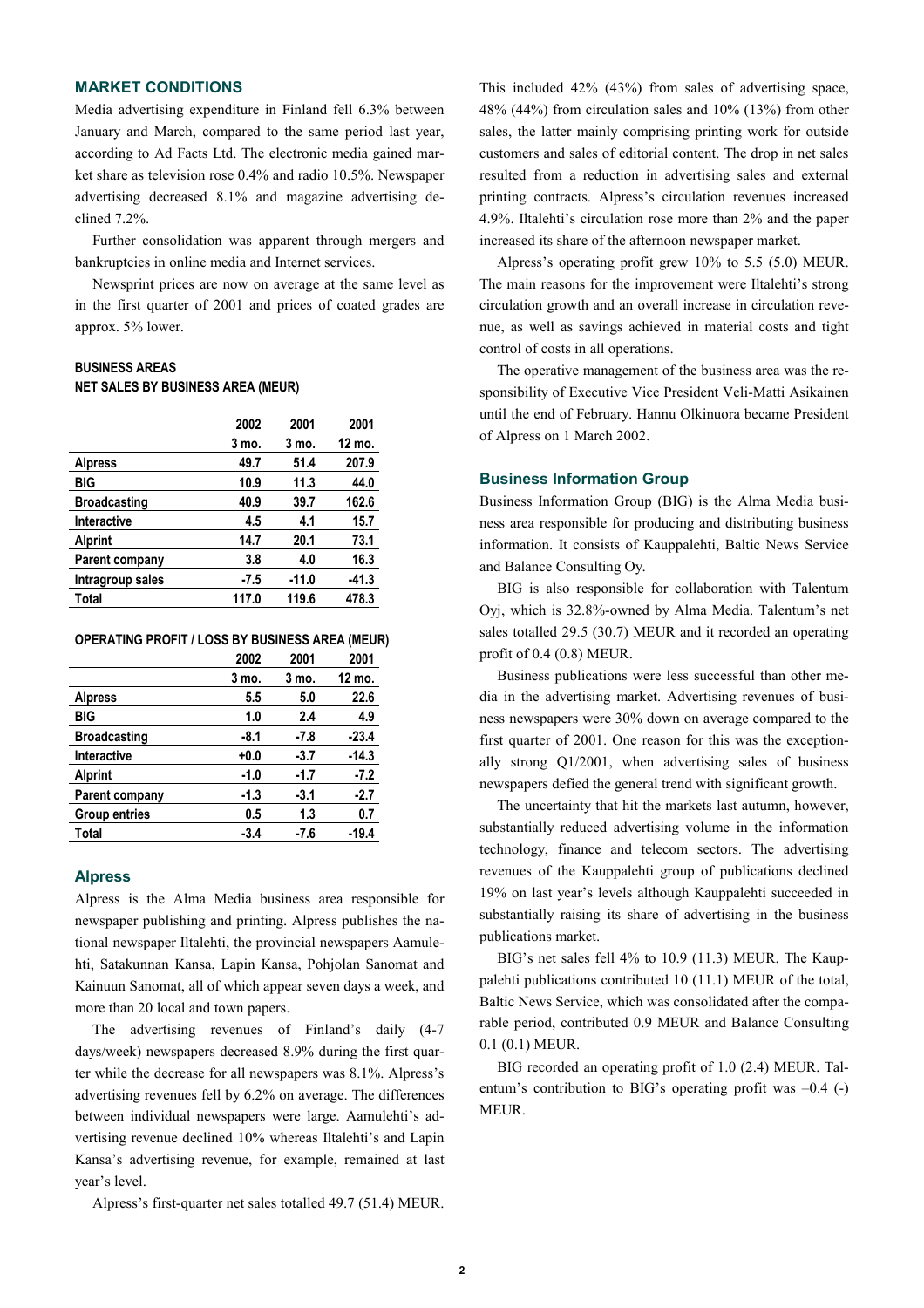## **Broadcasting**

The Broadcasting business area is responsible for television and radio broadcasting operations. It comprises MTV Oy, which is responsible for MTV3 Channel and the Subty cable channel, as well as Radio Nova (Suomen Uutisradio Oy) and MTV3-Tele Oy. MTV Oy acquired the remaining 36% of MTV3-Tele Oy's share capital during the reporting period, thereby strengthening its position notably in value-added interactive and m-commerce services. Alma Media's mobile services will be concentrated henceforth in MTV3-Tele. Broadcasting's result includes its 23.4% contribution from TV4 AB in Sweden, less goodwill amortization. Its digital television operations comprise the digital MTV3 and Subtv stations, 50% of the digital sports channel Urheilukanava, and digital television development.

MTV's channels maintained their audiences despite the Winter Olympics, which were broadcasted by Yle Channels. MTV3 Channel's share of total viewing time during prime time television (6.00 pm – 11.00 pm) was 38.2% (40.8%). The Subtv cable channel, launched last August, was attracting approximately 950,000 viewers weekly during March and viewer numbers doubled in most audience groups. Suomen Urheilutelevisio Oy's Urheilukanava sports channel, in which MTV Oy has a 50% holding, had more than 1.6 million potential viewers at the end of March and over 200,000 viewers weekly. Urheilukanava has given heavy emphasis to its programming and viewer numbers increased clearly compared to the start of the current year.

Broadcasting's net sales totalled 40.9 (39.7) MEUR, an increase of over 3% on the same period last year. MTV Oy's channels halted the protracted drop in sales of advertising time, winning market share in both television advertising and media advertising altogether. Net sales of Broadcasting's television and radio operations increased to 38 (37) MEUR.

The business area recorded an operating loss of 8.1 (7.8) MEUR. This included 2.2 (0.5) MEUR from digital television and 1.3 (0.8) MEUR from TV4 AB in Sweden. TV4 AB's earnings for the year include a negative one-off figure of 37 million Swedish krona regarding a disputed franchise fee on revenue from digital distribution. For this reason TV4 AB's result for the reporting period was a loss of 40 MSEK (pretax profit 8 MSEK). TV4 AB's net sales in the period totalled 535 MSEK (574 MSEK).

Broadcasting's result of operations, i.e. operating profit excluding digital television and TV4 AB's contribution, rose 30% to –4.6 (-6.6) MEUR.

Radio Nova once again attracted most listeners among under 45-year-olds. Radio Nova had 1.7 million weekly listeners. Its net sales and profitability developed favourably. Net sales was 2.3 (1.9 MEUR) and the operating loss was 0.1 (0.6) MEUR.

Digital television was further developed during the reporting period. This operation consists of Alma Media's lossmaking share of Urheilukanava (Sports Channel), Subtv's digital broadcasts and digital TV development. The operating loss from digital television operations, 2.2 (0.5) MEUR, is included in Broadcasting's operating loss. Digital television generated net sales of 0.1 MEUR.

## **Alma Media Interactive**

Alma Media Interactive is the largest Internet services provider in Finland in terms of number of users. Alma Media Interactive and Alma online publications account for an aggregate 56.5% share of Internet advertising in Finland.

Since the start of the current year Alma Media Interactive's operations have comprised MTV3 Interactive, which exploits the MTV3 brand, as well as Alma Media's classified services, Other Content Services and Support Services. This business area's strategy was redefined in more detail during 2001 and since then Interactive has concentrated only on business activities considered able to generate an operating profit during 2002.

MTV3 Interactive consists of MTV3 Internet, MTV3 Teletext, MTV3 Internet service provider activities (ISP), MTV3 Broadband and MTV3 Internet-mobile, which provides logos, ringing tones and other mobile services. MTV3 Internet, which gains its income mainly from advertising revenues, increased its advertising revenues by 24%. Net sales of MTV3 Teletext and MTV3 ISP developed favourably, likewise. Net sales of MTV3 Interactive totalled 1.7 (1.1) MEUR.

Classified property (etuovi.com) and vehicle services (autotalli.com) developed positively. Jobline's net sales declined slightly. The aggregate net sales from classified services totalled 1.8 (2.0) MEUR.

The aggregate net sales of Other Content Services (tilt.tv, ruokala.tv, MobileActive) was 0.6 (0.1) MEUR.

Alma Media Interactive's first-quarter net sales totalled 4.5 (4.1) MEUR. Q1/2001 net sales included 0.9 MEUR in net sales of operations subsequently terminated. Growth in comparable net sales was 37%. More important than increasing net sales, however, was the target to raise profitability. This was achieved better than expected since the business area already attained its target of reaching an operating profit during the first quarter of the year; the first-quarter operating profit was 0.02 MEUR (operating loss 3.7 MEUR). Of the comparable period's operating loss 1.2 MEUR was attributable to operations subsequently terminated.

#### **Alprint**

Alprint provides contract printing services in Alma Media. Alprint's printing plants are the Rahola plant in Tampere, specializing in magazines and sales promotional products, and the Hyvinkää printing works, which focuses on comics and puzzle books. The Rahola plant accounts for almost 90% of Alprint's total net sales.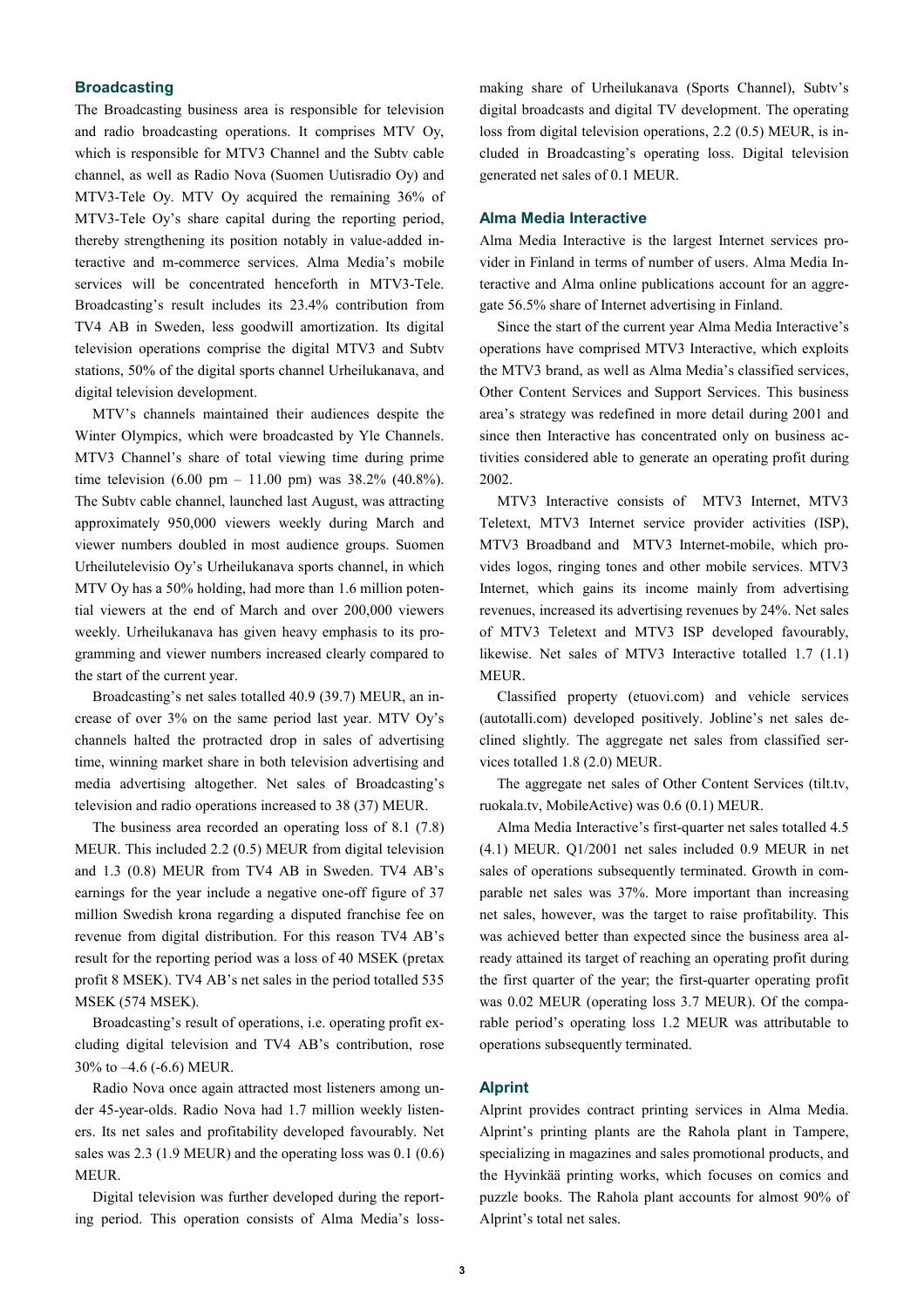Conditions for the graphic products industry brightened somewhat towards the end of the reporting period. The main reasons were a reduction in paper prices, strengthening of the Swedish krona and growing demand in Russia.

Alprint's net sales decreased 27% to 14.7 (20.1) MEUR. The reason for the reduction was mainly structural since, contrary to the first quarter in 2002, net sales in Q1/2001 included 3.7 MEUR from contract sales to Alpress as well as net sales of 1.3 MEUR by the Sarankulma printing works subsequently sold in June 2001.

Alprint has streamlined its operations by concentrating on printing contracts best suited to its production resources and adjusting its production capacity to prevailing market conditions. The result of these measures was to reduce the operating loss to 1.0 (-1.7) MEUR.

## **BALANCE SHEET**

The balance sheet totalled 456.4 MEUR at the end of March (453.4 MEUR at 31 Dec. 2001). The equity ratio at the close of the period was 36% (37% at 31 Dec. 2001) and shareholders' equity per share was 9.74 EUR (10.26 EUR at 31 Dec. 2001).

## **INVESTMENTS AND FINANCING**

The Group's capital expenditure amounted to 2.8 (67.4) MEUR, which meant investments in only the most essential replacement and maintenance items. Investments in the comparable period included approx. 60 MEUR for the purchase of the Talentum Oyj shares. Cash reserves were 20.4 MEUR at the end of March (19.2 MEUR at 31 Dec. 2001). Interestbearing loans totalled 196.7 (200.5) MEUR and gearing was 115% (112% at 31 Dec. 2001).

#### **PERSONNEL AND ADMINISTRATION**

The average number of employees during the reporting period was 2,632 (2,809). Personnel also included 1,377 (1,320) parttime employees. Although the acquisition of Baltic News Service increased BIG's personnel by 164 employees, the Group's total personnel decreased by 177. The reduction was principally due to the cost streamlining programmes put into effect in Alprint, MTV Oy and Interactive.

Alma Media's President and CEO until the end of February was Matti Packalén, and from the beginning of March was Juho Lipsanen.

 Alma Media Corporation's Annual General Meeting on 19 March 2002 re-elected Matti Häkkinen and Kari Stadigh, who were in turn for retirement, for the following three-year term of office.

The meeting approved amendments to the company's Articles of Association restating the minimum and maximum share capital in euros and removing the nominal value of the shares. The meeting also approved amendments to the Articles of Association terminating the Supervisory Board and removing the voting restriction at General Meetings.

The meeting appointed the firm of authorized public accountants KPMG Wideri Oy Ab and Mauri Palvi APA as the company's auditors. The meeting carried the Board's proposal to pay a dividend of 0.20 EUR on the financial year 2001.

Convening after the Annual General Meeting, the Board of Directors elected Bengt Braun as its chairman and Kari Stadigh as the deputy chairman.

#### **PERSONNEL ON AVERAGE BY BUSINESS AREA**

|                     | 2002  | 2001  | 2001   |
|---------------------|-------|-------|--------|
|                     | 3 mo. | 3 mo. | 12 mo. |
| <b>Alpress</b>      | 1,196 | 1,218 | 1,242  |
| BIG                 | 357   | 185   | 270    |
| <b>Broadcasting</b> | 494   | 583   | 550    |
| <b>Interactive</b>  | 135   | 195   | 183    |
| <b>Alprint</b>      | 395   | 554   | 501    |
| Parent company      | 55    | 74    | 71     |
| Total               | 2,632 | 2,809 | 2,817  |
| Part-time employees | 1.377 | 1.320 | 1.343  |

## **THE ALMA MEDIA SHARE**

Altogether 14,000 (398,000) Series I shares and 519,000 (751,000) Series II shares, as well as 2,600 A warrants, were traded on the Helsinki Exchanges during the period.

Alma Media Corporation's market capitalization on 31 March 2002 was 337 (298) MEUR. The Board of Directors has no unexercised authorizations to increase the share capital.

#### **Share price (EUR) 1 January – 31 March 2002**

|            | highest | lowest | 27 March 2002 |
|------------|---------|--------|---------------|
|            |         |        |               |
| Series I   | 22.49   | 18.25  | 21.00         |
| Series II  | 23.24   | 16.60  | 21.70         |
| A warrants | 5.00    | 4.00   | 5.00          |

As decided by the Annual General Meeting on 24 March 1999, the company offered bonds with warrants to personnel and Alma Media Corporation's wholly owned subsidiary Marcenter Oy, disapplying shareholders' pre-emptive subscription rights. The bond totalled 1,220,000 Finnish markka and the attached warrants may be exercised to subscribe for at most 610,000 Alma Media Corporation Series II shares.

The average quoted price of the Series II share in October 1999 used to calculate the share subscription price was 20.58 EUR. The conditions of the bond stipulate that one half of the shares may be subscribed on or after 28 May 2001 at a subscription price 12% above the average quoted price in October 1999 and that half of the shares may be subscribed on or after 28 May 2003 at a subscription price 28% above the aforementioned price. Dividends payable will be deducted from the subscription prices before subscription. The price of the shares subscribable under the A warrants now stands at 21.76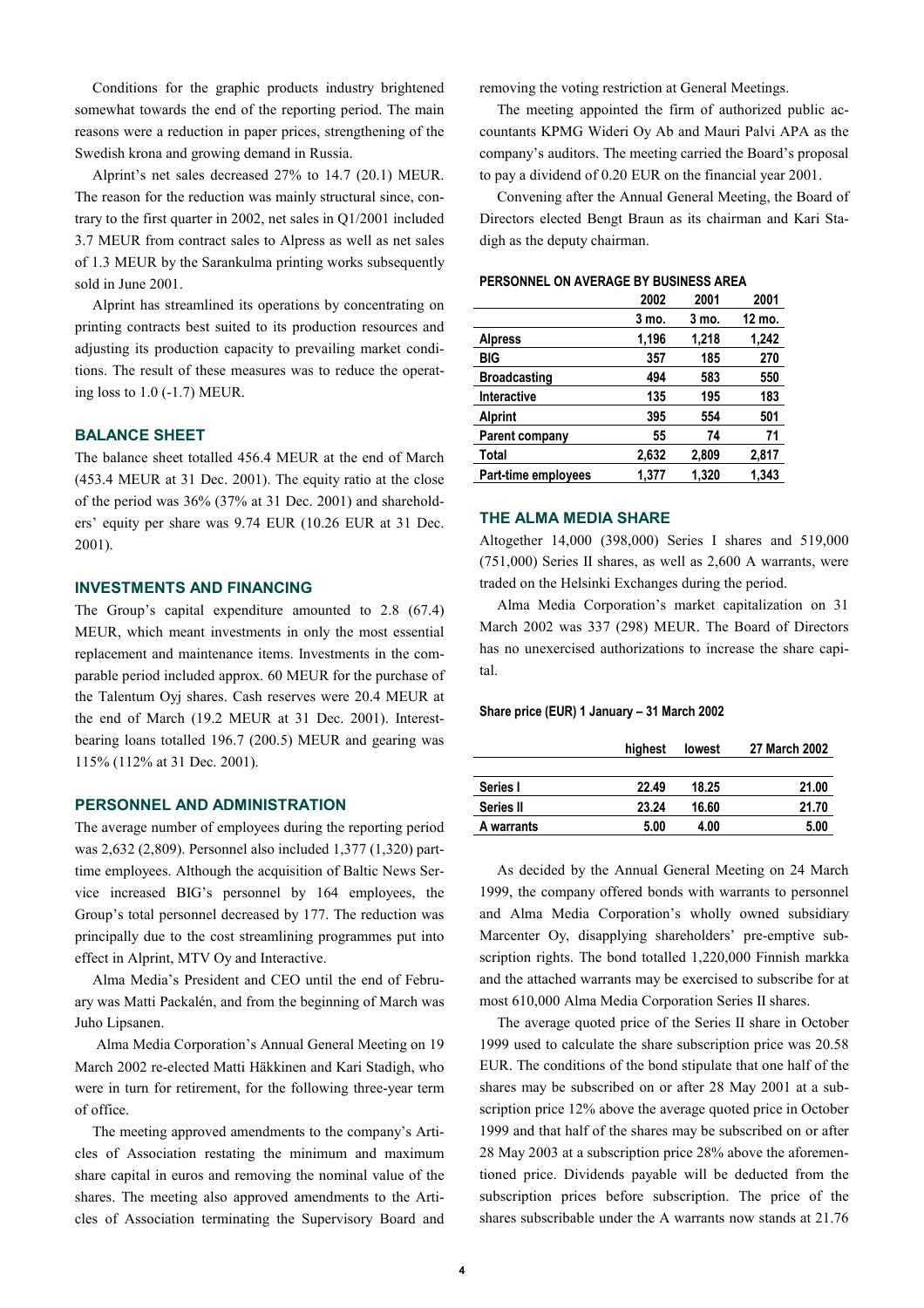EUR per share and the price of the shares subscribable under the B warrants is 25.05 EUR per share. The option rights were transferred to the book-entry securities system on 28 May 2001 and trading in them began on 29 May 2001. No options had been exercised to subscribe for shares by the end of March 2002.

### **SUBSEQUENT EVENTS**

MTV Oy sold its 54% holding in Funny-Films Oy to Suomen Filmiteollisuus Oy at the beginning of April. As part of the deal Filmiteollisuus also bought out the holdings of the company's other shareholders.

Alma Media adopted a new administration model in April. The previous Group Executive Board was replaced with an Executive Committee consisting of President and CEO Juho Lipsanen, the presidents of the business areas, i.e. Juha Blomster, Pekka Karhuvaara, Raimo Mäkilä, Hannu Olkinuora and Heikki Salonen, Senior Vice President Finance and Administration Ritva Sallinen and Executive Editor-in-Chief Lauri Helve.

The New Media business area was renamed Alma Media Interactive and its president is Raimo Mäkilä. The Broadcasting business area was also reorganized and now comprises all the MTV Oy analogue and digital channels, the national radio channel Radio Nova, and MTV3-Tele Oy. Broadcasting's president is Pekka Karhuvaara.

At the beginning of May the transport and communications committee of parliament submitted its opinion on the government's proposed changes to the Communications Market Act. The opinion unanimously recommends halving of the operating licence fee levied on commercial television companies with effect from 1 July 2002. Parliament is due to consider the proposal during May. Halving of the operating licence fee will reduce MTV Oy's costs by approximately 7 MEUR in the latter half of the year.

In April Alpress acquired the Lapin Kansa Oy shares it was offered, which raised Alpress's holding in Lapin Kansa Oy from 76% to 93%.

## **PROSPECTS TO THE YEAR END**

Assuming trends in the media markets and the Finnish economy do not change significantly during the remainder of the year Broadcasting, Interactive and Alprint are expected to report clear improvements in profitability compared to last year. Target of Alpress and BIG is to maintain the same level of profitability as in 2001. The Group's target is to reach a positive operating profit for the fiscal year 2002.

# **NEXT INTERIM REPORT**

Alma Media Corporation's interim report on the first six months of the year will be published on 15 August 2002.

The figures in this interim report are unaudited.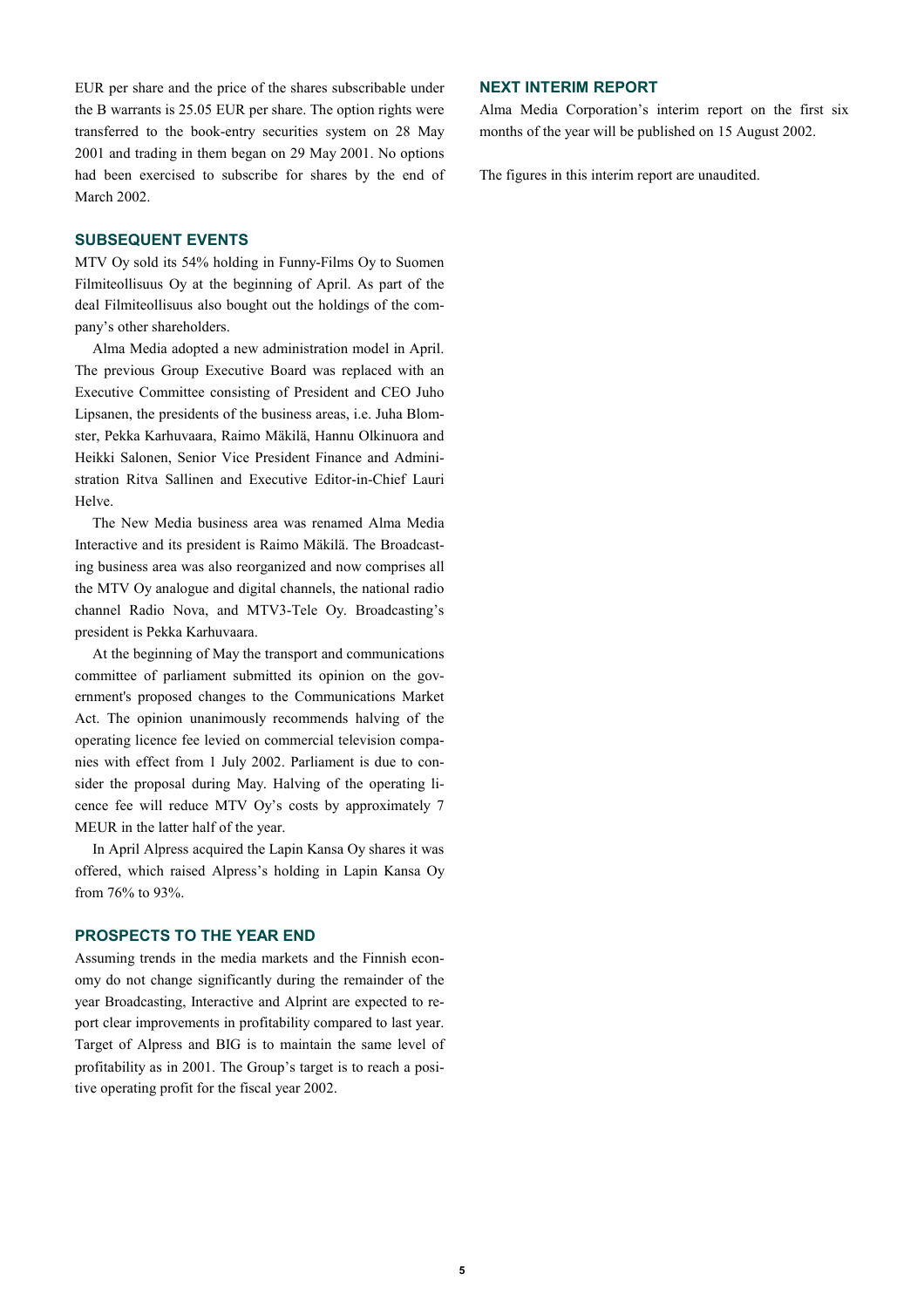|                                        | 2002     | 2001     | 2001     |
|----------------------------------------|----------|----------|----------|
|                                        | 3 mo.    | 3 mo.    | 12 mo.   |
| <b>NET SALES</b>                       | 117.0    | 119.6    | 478.3    |
| Share of associated companies' results | $-2.4$   | $-0.7$   | $-3.8$   |
| Other operating income                 | 0.5      | 1.3      | 14.6     |
| Operating expenses                     | $-118.5$ | $-127.8$ | $-508.5$ |
| <b>OPERATING LOSS</b>                  | $-3.4$   | $-7.6$   | $-19.4$  |
| Financial income and expenses          | $-1.8$   | $-0.4$   | $-7.2$   |
| <b>LOSS BEFORE EXTRAORDINARY ITEMS</b> | $-5.2$   | $-8.0$   | $-26.6$  |
| Extraordinary income                   | 0.0      | 0.0      | 0.0      |
| Extraordinary expenses                 | $-0.2$   | $-0.5$   | $-2.2$   |
| <b>LOSS BEFORE TAXES AND</b>           |          |          |          |
| <b>MINORITY INTEREST</b>               | $-5.4$   | $-8.5$   | $-28.8$  |
| Taxes $*)$                             | $-0.2$   | $-0.4$   | 5.2      |
| Minority interest                      | $-0.2$   | $-0.1$   | $-0.5$   |
| <b>NET LOSS FOR THE PERIOD</b>         | $-5.8$   | $-9.0$   | $-24.1$  |

# **CONSOLIDATED INCOME STATEMENT (MEUR)**

\*)Taxes include taxes corresponding to the result for the period.

|                                      | 2002    | 2001    | 2001    |
|--------------------------------------|---------|---------|---------|
| <b>ASSETS</b>                        |         |         |         |
| <b>FIXED ASSETS</b>                  |         |         |         |
| Intangible assets                    | 20.2    | 18.6    | 20.5    |
| Goodwill on consolidation            | 18.3    | 18.3    | 18.8    |
| Tangible assets                      | 125.6   | 153.6   | 129.7   |
| Investments                          | 165.7   | 175.7   | 168.0   |
| <b>CURRENT ASSETS</b>                |         |         |         |
| Inventories                          | 52.5    | 45.0    | 52.8    |
| Receivables                          | 53.7    | 59.4    | 44.4    |
| Cash and bank                        | 20.4    | 12.8    | 19.2    |
|                                      | 456.4   | 483.4   | 453.4   |
|                                      | 31 Mar. | 31 Mar. | 31 Dec. |
| SHAREHOLDERS' EQUITY AND LIABILITIES |         |         |         |
| <b>SHAREHOLDERS' EQUITY</b>          | 153.2   | 184.6   | 161.5   |
| <b>MINORITY INTEREST</b>             | 2.3     | 2.2     | 2.8     |
| <b>PROVISIONS</b>                    | 2.6     | 1.9     | 3.3     |
| <b>LIABILITIES</b>                   |         |         |         |
| Long-term                            | 134.0   | 97.3    | 138.2   |
| Short-term                           | 164.3   | 197.4   | 147.6   |
|                                      | 456.4   | 483.4   | 453.4   |
| <b>CAPITAL EXPENDITURE (MEUR)</b>    |         |         |         |
|                                      | 2002    | 2001    | 2001    |
|                                      | 3 mo.   | 3 mo.   | 12 mo.  |
| Gross capital expenditure            |         |         |         |
| on fixed assets                      | 2.8     | 67.4    | 94.4    |

# **CONSOLIDATED BALANCE SHEET (MEUR)**